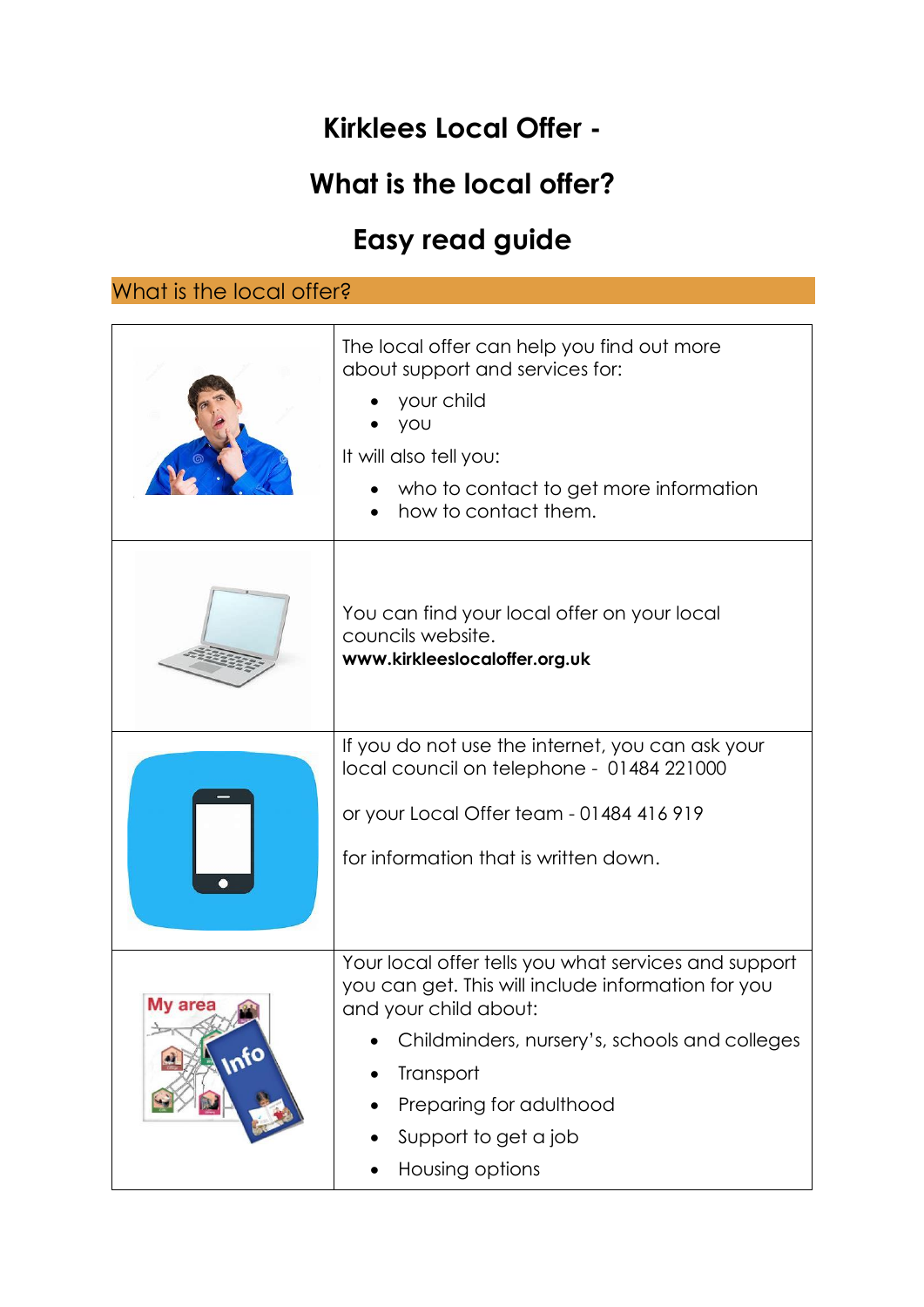| Support with taking part in sport and other<br>activities         |
|-------------------------------------------------------------------|
| • Looking after your health                                       |
| • Local groups, like parent carer forums                          |
| How your child will be assessed to see what<br>support they need. |

### How can you be involved?

| <b>ELL US</b><br>THINK! | What you think about the local offer is important to<br>your local council.                                                                                      |
|-------------------------|------------------------------------------------------------------------------------------------------------------------------------------------------------------|
|                         | We would like to know from you:                                                                                                                                  |
|                         | What information you think should be in your<br>local offer                                                                                                      |
|                         | Is there anything missing from the local offer                                                                                                                   |
|                         | How good are existing services for children<br>$\bullet$<br>and young people with special<br>educational needs and disabilities and their<br>families            |
|                         | How easy is it to find the information you<br>are looking for in the Local Offer better.                                                                         |
| dreamraime.com          | How can you tell us what you think?                                                                                                                              |
|                         | Fill in our online feedback form, found in the<br>News, views and reviews section of the local<br>offer website                                                  |
|                         | Take part in a survey, consultation or user<br>testing                                                                                                           |
|                         | If we are running a survey, consultation or<br>need people for user testing details can be<br>found in the News, views and reviews section<br>of the local offer |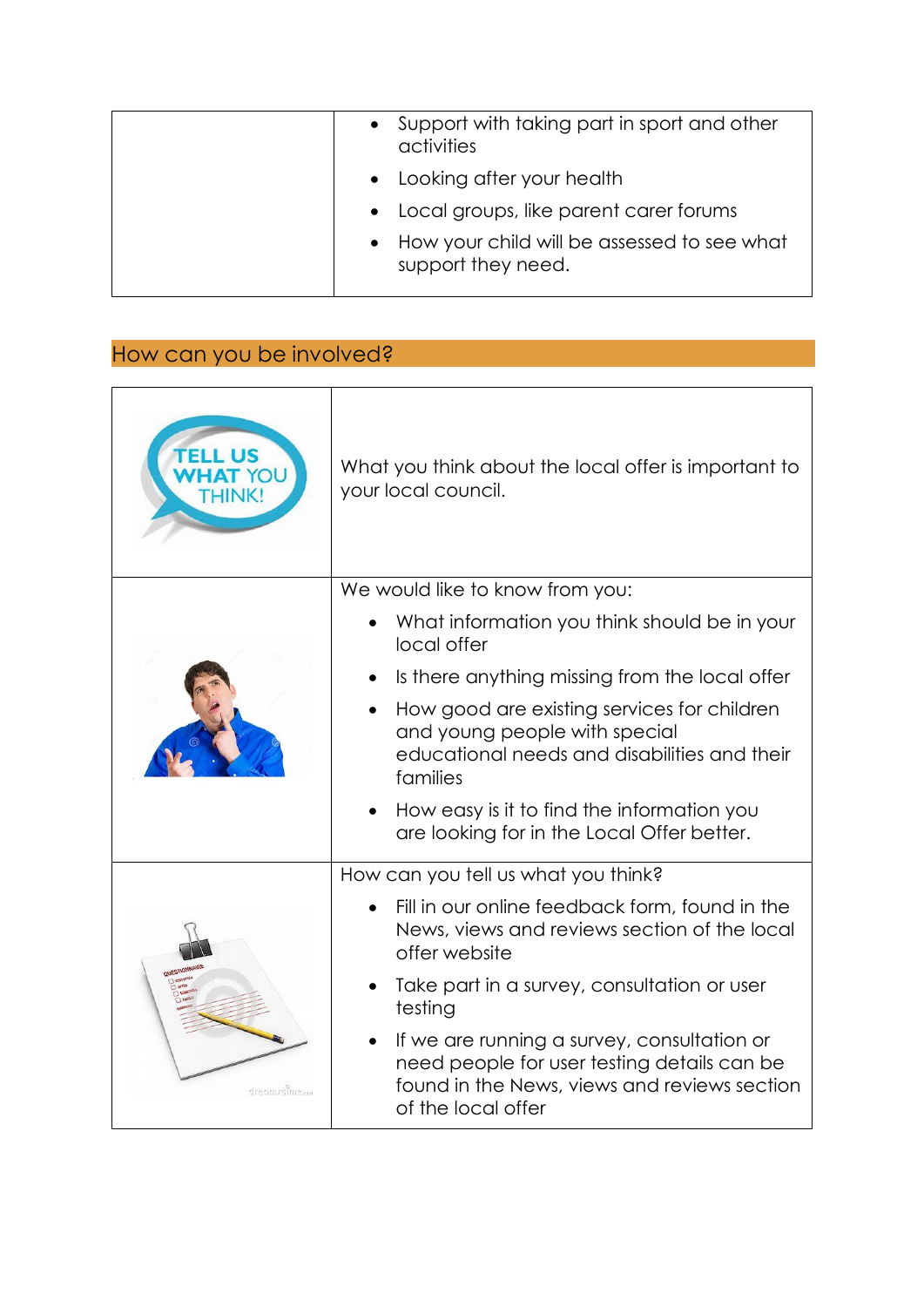#### Important words

|                 | Children are aged between 0 and 16.                                                                                                                                                                                                         |
|-----------------|---------------------------------------------------------------------------------------------------------------------------------------------------------------------------------------------------------------------------------------------|
| <b>Cirklees</b> | The Local council is the group of people who look<br>after things in a local area like services to support<br>children and young people who have special<br>educational needs and disabilities.                                             |
|                 | A person who has disabilities:<br>may have problems with their health<br>may find it harder to do things than other<br>people                                                                                                               |
|                 | The Local Offer service is where children, young<br>people and parents can go to find out more<br>information about special educational needs and<br>disabilities and how to get the support they need.                                     |
|                 | A child or young person who has special<br>educational needs may:<br>find it harder to learn than other people of<br>their age<br>face challenges that make it hard to go to<br>school or college<br>need different or extra help to learn. |
|                 | Young people are aged between 16 and 25.                                                                                                                                                                                                    |